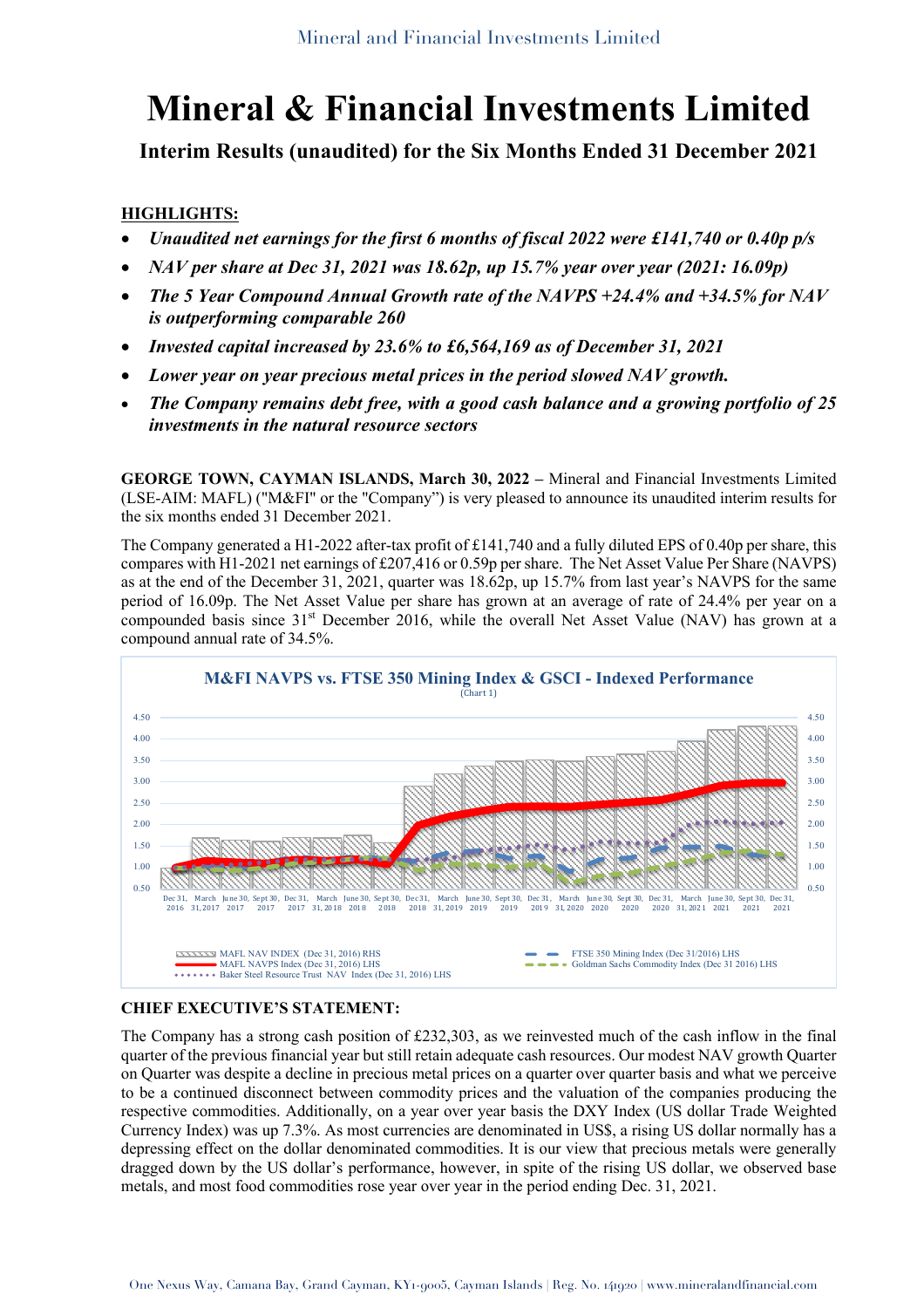The following is a summary of the Company's NAV Performance for the 5 years to Dec. 31 ,2021:

|                               |                                           | (Fig.1)                                   |                                 |                                |                                  |                                  |                             |
|-------------------------------|-------------------------------------------|-------------------------------------------|---------------------------------|--------------------------------|----------------------------------|----------------------------------|-----------------------------|
|                               | 31 Dec<br>2016 <sup>1</sup><br><b>FYE</b> | 31 Dec<br>2017 <sup>1</sup><br><b>FYE</b> | 31 Dec<br>2018<br>$\mathbf{O}2$ | 31 Dec<br>2019<br>$\mathbf{Q}$ | 31 Dec<br>2020<br>Q <sub>2</sub> | 31 Dec<br>2021<br>Q <sub>2</sub> | $CAGR$ $(\% )$<br>2021/2016 |
| NET ASSET VALUE (NAV) (,000)  | £1,494                                    | £2,603                                    | £4,393                          | £5,361                         | £5,681                           | £6,580                           | 34.5%                       |
| NAV Per Share (FD)            | 6.25p                                     | 7.43p                                     | 12.43p                          | 15.19 <sub>p</sub>             | 16.11p                           | 18.62p                           | 24.4%                       |
| FTSE 350 Mining Index         | 14.799                                    | 18.719                                    | 17.705                          | 19,049                         | 21,699                           | 16,679                           | 5.4%                        |
| Goldman Sachs Commodity Index | 398.20                                    | 442.44                                    | 374.33                          | 439.58                         | 409.46                           | 561.18                           | 5.5%                        |

**M&FI – Financial Performance Summary**

The most notable change in capital markets in the past 6 months, since our Fiscal Year began July  $1<sup>st</sup>$ , 2021 is that interest rates in the top 20 capital market have risen, and in the UK 10-year government yields have risen 195% from their artificially low levels to 1.68% (as of March 24th, 2022). US Government 10 Yr. Bond yields are up 86% to 2.38%. These rises are in part due to increased economic activity as COVID 19 constraints are being rolled back. Also propelling interest rates upwards are increasing global inflationary measures. In February 2022, the annual inflation rate in the UK was 6.2%<sup>2</sup>, up from 0.7% in March 2021. Higher inflation and higher interest rates should normally influence asset and financial valuations, yet there has not been a meaningful change in equity market valuations. The Ukrainian crisis did not occur until our Fiscal Q3-2022 period, which we will address in our next shareholder report.

Amongst the equity markets which we track, on a year on year basis, as at Dec  $31<sup>st</sup>$ , 2021, the only 2 major equity markets were down - Shanghai's CSI 300 Index (-5.6%) and the Hong Kong's Hang Seng Index (- 14.5%). The USA equity markets, as measured by the S&P500 (+27.6%) led equity markets and closer to home the FTSE 100 (+16.2%) generated some good returns. Despite Commodities rising sharply in the period, the Reuters/Jefferies CRB Index rose 38.5%, the FTSE 300 Mining Index underperformed the overall market in the UK declining 11.3% on a yr./yr. basis.

We continue to believe that the inflationary pressures triggered by manufacturing and transportation delays caused by COVID 19 are not "transitional" and will require policy adjustments by central bankers if they are to be constrained. Therefore, we believe that the mid-term outlook for our commodity weightings remains quite positive. With growing levels of inflation, we believe that we must maintain liquidity but recognize that there is a growing cost to holding significant quantities of cash in an inflationary period. In the quarter we invested £346,416 of our cash during the quarter. As at Dec 31, 2021, period, M&FI was 96.6% invested.

| (Fig. 2)             |            |            |            |  |  |  |
|----------------------|------------|------------|------------|--|--|--|
|                      | Q2-2021    | Q2-2020    | % Change   |  |  |  |
| Cash                 | £232,303   | £577,369   | $(59.8\%)$ |  |  |  |
| Precious Metals      | £3,193,920 | £2,380,740 | 34.2%      |  |  |  |
| <b>Base Metals</b>   | £2,889,722 | £2,483,953 | 16.3%      |  |  |  |
| Energy, Tech & Misc. | £480,527   | £446,201   | $8.2\%$    |  |  |  |
| Total                | £6,796,472 | £5,888,263 | 15.4%      |  |  |  |

| <b>Portfolio Allocation by Commodity Grouping</b> |  |  |  |
|---------------------------------------------------|--|--|--|
|---------------------------------------------------|--|--|--|

Your Company's portfolios have expanded to now include 25 distinct investments. M&FI's investable funds are broken down as follows: Precious metals represent 47%, and; Base metals represent 43% of our investments; while Energy Tech and Miscellaneous investments represent 7% of the remaining investable funds, as at the end of Q2 period. The growth the relative weight of precious metal within the overall portfolio is partly explained by the 34.2% year over year growth in the value of our precious metal holdings, double the performance of our broad commodity groupings. This performance validates our strategy of re-increasing our precious metals weighting last year

| <b>Portfolio Allocation by Portfolio Grouping</b> |  |  |  |
|---------------------------------------------------|--|--|--|
|---------------------------------------------------|--|--|--|

| (Fig. 3)                  |            |             |            |  |  |  |
|---------------------------|------------|-------------|------------|--|--|--|
|                           | Q2-2021    | $O2 - 2020$ | % Change   |  |  |  |
| Cash                      | £230,303   | £577,369    | $(59.8\%)$ |  |  |  |
| <b>Tactical Portfolio</b> | £2,106,760 | £1,302,773  | 61.5%      |  |  |  |
| Strategic Portfolio       | £4,457,409 | £4,008,121  | 11.3%      |  |  |  |
| Total                     | £6,796,472 | £5,888,263  | $15.4\%$   |  |  |  |

<sup>1</sup> Audited Fiscal Year end results

<sup>2</sup> UK Office for National Statistics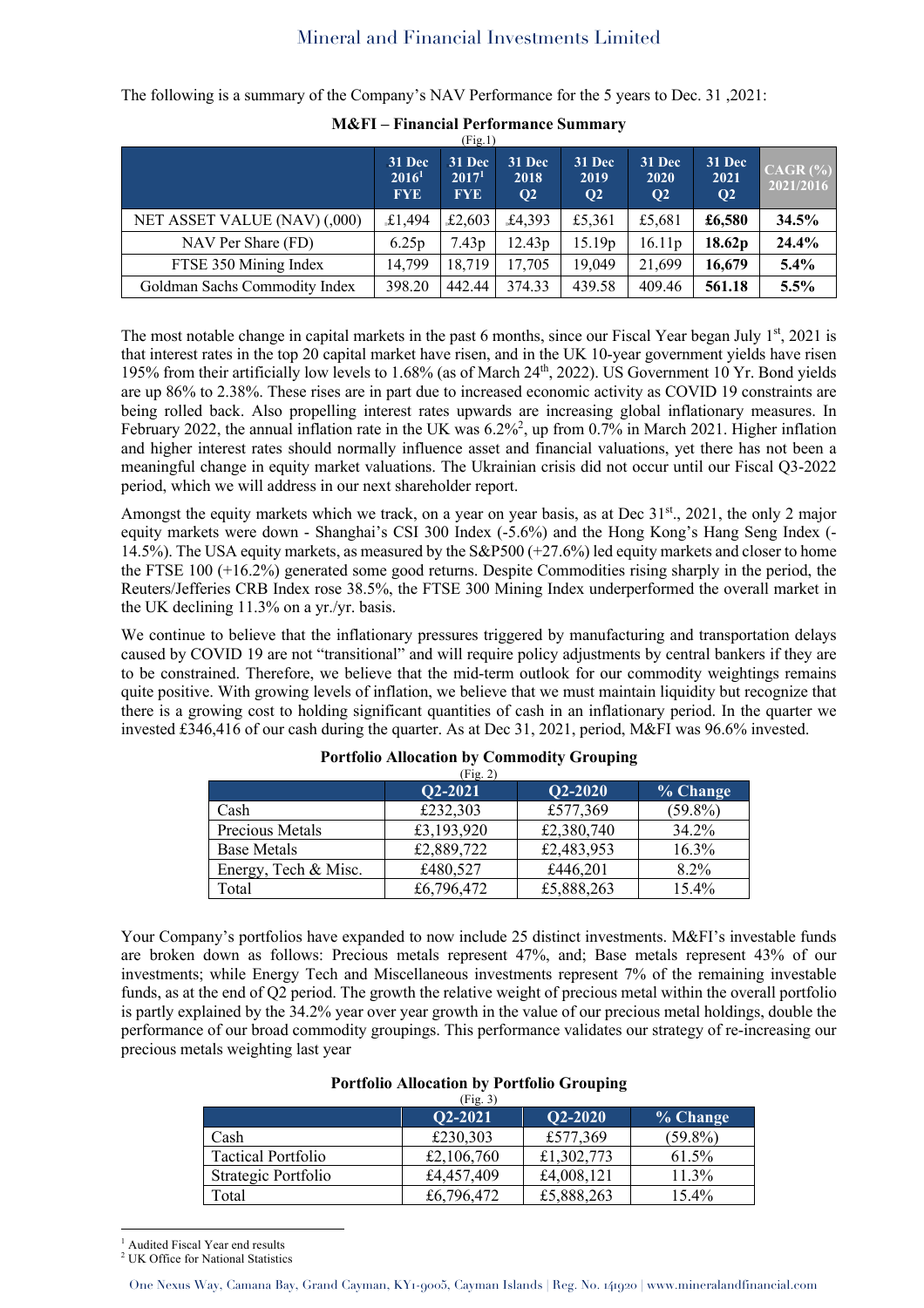### **Tactical Portfolio:**

The purpose of the Tactical Portfolio is to allow M&FI flexibility to take advantage of short-term opportunities across asset classes in high quality names, whilst remaining liquid enough to deploy working capital elsewhere when needed. Any changes in our tactical holdings in precious metals are trading decisions around a long-term bullish attitude towards precious metals. The Tactical portfolio grew by 61.5% year on year during the quarter.

Our largest tactical holding is Cerrado Gold. We initially invested in Cerrado at US\$0.45 and it is now trading at C\$1.72 per share and represents 5.84% of our investible funds. Barrick Gold is now our second largest tactical investment, representing 2.21% of our total investable funds.

Our third largest holding is the Van Eck Gold Miner index. We use this index solely as a quick means to increase our weighting in the gold miners and sell portions of it to fund specific investments in the sector. During the past year we re-categorised our investment in Ascendant Resources as a Tactical Investment. The ASND shareholding corrected in value by 18.3% in the quarter, after a strong run-up in the summer of 2021. We believe that it was subject to end of year tax-loss selling by taxable Canadian investors.

| Company                            | <b>Development</b><br><b>Stage</b> | <b>Type of</b><br><b>Security</b> | <b>Primary</b><br><b>Commodity</b> | <b>Geographic Area of</b><br><b>Activities</b>             |
|------------------------------------|------------------------------------|-----------------------------------|------------------------------------|------------------------------------------------------------|
| Aclara Resources Inc               | Development                        | Common Equity                     | Ionic Clay and<br>Rare Earths      | Chile                                                      |
| <b>Ascendant Resources</b>         | Exploration                        | Common Equity                     | Zn, Pb, Cu, Au,<br>Ag              | Portugal                                                   |
| <b>ATF Culpeo Minerals</b>         | Exploration                        | Common Equity                     | Cu                                 | Chile                                                      |
| <b>Barclays Bank</b>               | Food Commodities                   | Derivative                        | Food<br>Commodities                | N/M                                                        |
| <b>Barrick Gold</b>                | Production                         | Common Equity                     | Gold, Copper                       | Global                                                     |
| Cerrado Gold                       | Production /<br>Exploration        | Common Equity                     | Gold                               | Argentina / Brazil                                         |
| <b>Coeur Mining</b>                | Production                         | Common Equity                     | Gold                               | Americas                                                   |
| East West Petroleum                | Production /<br>Exploration        | Common Equity                     | Oil & Gas                          | New Zealand /<br>Romania                                   |
| Equinox Gold                       | Production                         | Common Equity                     | Gold                               | North America                                              |
| Fiore Gold (now<br>Calibre Mining) | Production                         | Common Equity                     | Gold                               | <b>USA</b> and Central<br>America                          |
| Fortuna Silver Mines               | Production                         | Common Equity                     | Gold / Silver                      | Argentina, Peru,<br>Mexico, Cote d'Ivoire,<br>Burkina Faso |
| Fresnillo Plc                      | Production                         | Common Equity                     | Gold / Silver                      | Mexico                                                     |
| Hochschild Mining Plc              | Production                         | Common Equity                     | Gold / Silver                      | Peru & Argentina                                           |
| Kinross Gold                       | Production                         | Common Equity                     | Gold                               | Global                                                     |
| Northern Star<br>Resources         | Production                         | Common Equity                     | Gold                               | Australia / Alaska                                         |
| Orla Mining                        | Production /<br>Development        | Common Equity                     | Gold                               | Mexico / Panama                                            |
| <b>Resolute Mining</b>             | Production                         | Common Equity                     | Gold                               | Australia / Mali,<br>Senegal                               |
| VanEck Vectors Gold<br>Miners      | Production                         | <b>ETF</b>                        | Gold, et al.                       | Global                                                     |
| <b>UBS</b> Gold                    | Metal                              | <b>ETF</b>                        | Gold                               | N/M                                                        |
| Zimplats Holding                   | Production                         | Common Equity                     | <b>PGM</b>                         | Zimbabwe                                                   |
| <b>ZKB Gold ETF</b>                | Metal                              | <b>ETF</b>                        | Gold                               | N/M                                                        |
| ZKB Silver ETF                     | Metal                              | <b>ETF</b>                        | Silver                             | $\ensuremath{\text{N}}/\ensuremath{\text{M}}$              |

#### **The Tactical Portfolio, as of December 31, 2021, had the following holdings (Fig.4)**

We added Coeur Mining, a US based, precious metals miner whose mining operations span the Americas from Alaska to Bolivia. We added Fiore Gold, a Canadian domiciled company with Nevada gold mining assets, and gold resources totalling 3.0M/oz at a grade of 0.79g/t. Fiore has since the period end been acquired by Calibre Mining, also a Canadian Mining company with mining Assets in Central America. We also added Hochschild, a Peruvian Mining company listed on the LSE, Kinross a Canadian gold mining Company with assets around the world (this position has since been sold), and lastly, we acquired Orla Mining a Canadian company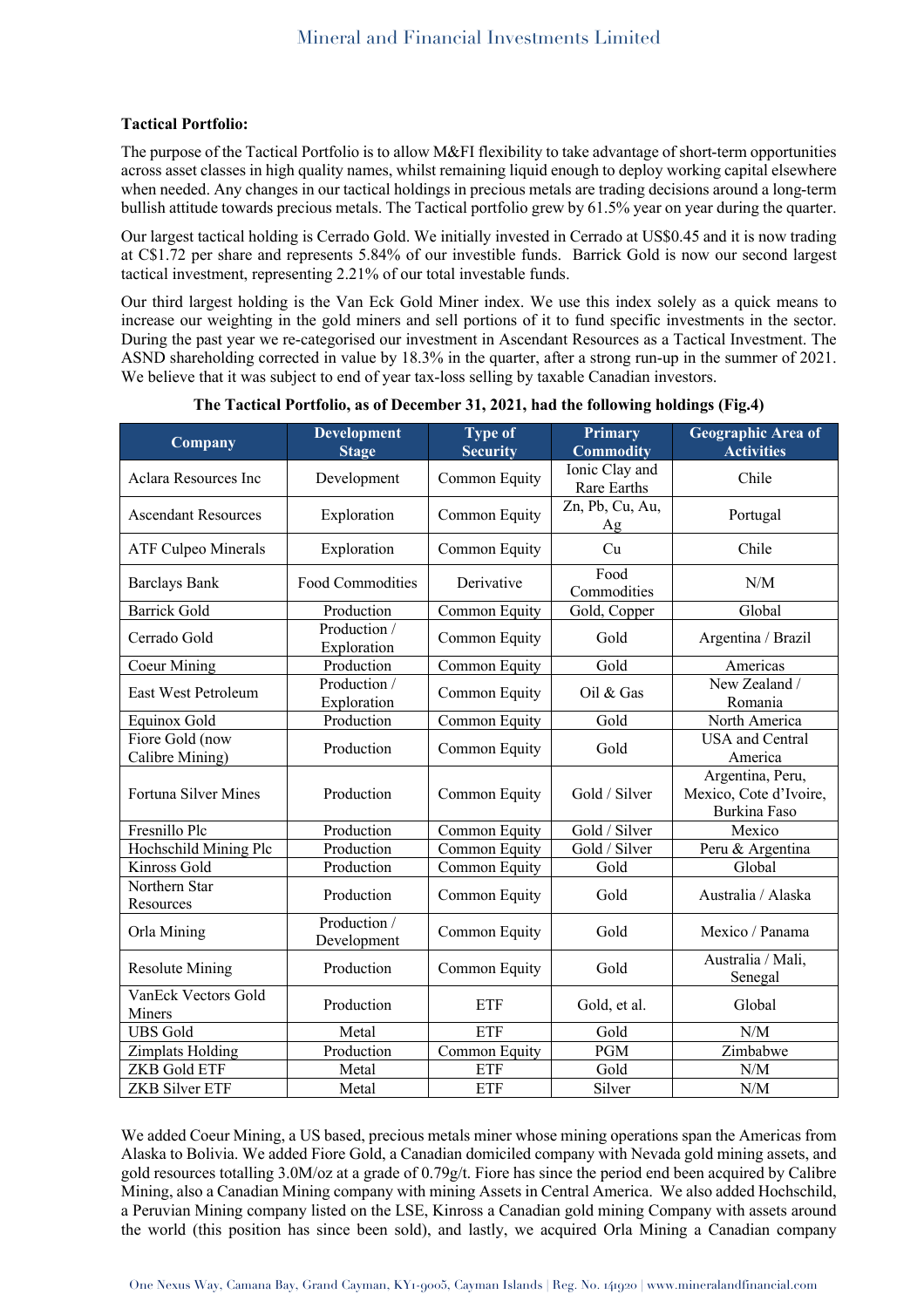initiating production from its Camino Rojo mine in Mexico which a pre-feasibility stage project, Cerro Quema, in Panama.

#### **Strategic Portfolio:**

The Strategic Portfolio holds investments which are longer term in nature and which we believe had unique investment characteristics at the time when we invested in these companies and/or assets. These longer-lived investments require M&FI to assess the four keystone foundations to a successful investment in the natural resource sectors: 1. Management; 2. Finance; 3. Location, and 4. Geology. We can assist in the improvement of the first two, however, we cannot affect the location (i.e. jurisdiction and logistics) or the geology of the asset, and therefore must evaluate these investments more cautiously on the latter two keystones. As such, we are constantly reviewing potential investments filtering through the many underfunded projects left struggling by 10 years of sector underperformance, neglect, and underfunding. The Board continues to be optimistic towards precious metals generally and certain specific base metals that should benefit from the evolving needs of the planet. We are aggressively searching for suitable investments that will provide our shareholders the benefit of a world evolving towards increased renewable energy sources, requiring advanced energy sources all of which will be increasingly stored in various power storage technologies. We are overweighted in zinc which is used for stainless steel, battery technology, nutrition and anti-corrosion applications. We are also overweighted precious metals in both portfolios. We continue to review investments in other commodities, notably copper, with the potential to outperform.

Our partner Ascendant continues to make progress on the Lagoa Salgada project and is working very diligently to advance towards completing a Feasibility Study by December 22, 2022. Redcorp Empreedimentos Mineiros Lda. (Funded by Ascendant Resources as part of the Earn-In agreement of June 2018) is currently completing a drilling program, partly for exploration, but also for further metallurgical testing purposes. Additionally, Redcorp has initiated an Environmental Impact Study (EIS) on the Lagoa Salgada project. Moreover, we have been having some constructive discussions with management which could lead to possible project financing solutions.

Golden Sun Exploration has achieved a very important watershed as the Costa Rican government re-instated its mining licence on its BellaVista mine. Originally Golden Sun's BellaVista was solely an Open Pit mine, but the new license allows it Golden Sun to increase its mine production and use CIL extraction technology. The mine plan call for higher grade underground mining. Golden Sun has been producing on a small scale as it bulk tested the ore with small scall heap leach technology. The net result is a more environmentally prudent and responsible means of extracting or producing gold and dealing with the mining residue. We believe that the next 12 months should lead to the next step upwards phase for the BellaVista Mine.

Ideon Technologies Inc. is a world pioneer in the application of cosmic-ray muon tomography. Ideon's discovery platform provides x-ray-like visibility up to 1 km beneath the Earth's surface, much like medical tomography images the interior of the body using x-rays. Using proprietary detectors, imaging systems, inversion technologies, and artificial intelligence, Ideon's technology maps the intensity of cosmic-ray muons underground and construct detailed 3D density profiles of subsurface anomalies. Ideon's discovery platform can identify and image anomalies such as mineral and metal deposits, air voids, caves, and other structures with density properties that contrast with the surrounding earth. Ideon is working with several world leading mining companies, such as BHP, Orano, Teck Corp, Nyrstar and several others, in applying Ideon's technology to their exploration programs. Our initial investment at C\$0.375 p/s was followed by a financing at C\$1.00 p/s nine months later. We anticipate that another financing round will be sought in 2022 and should allow for a review of our holding value of the investment.

M&FI are currently reviewing several other investment opportunities. The directors look forward to providing shareholders with more information on all the investments, in due course if they progress.

#### **On behalf of the Board**

Mark T. Brown, Chairman

#### **FOR MORE INFORMATION:**

| Jacques Vaillancourt, Mineral & Financial Investments Ltd. | +44 777 957 7216   |
|------------------------------------------------------------|--------------------|
| Katy Mitchell and Ben Good, WH Ireland Limited             | $+44$ 207 220 1666 |
| Jon Belliss, Novum Securities Limited                      | $+44$ 207 399 9400 |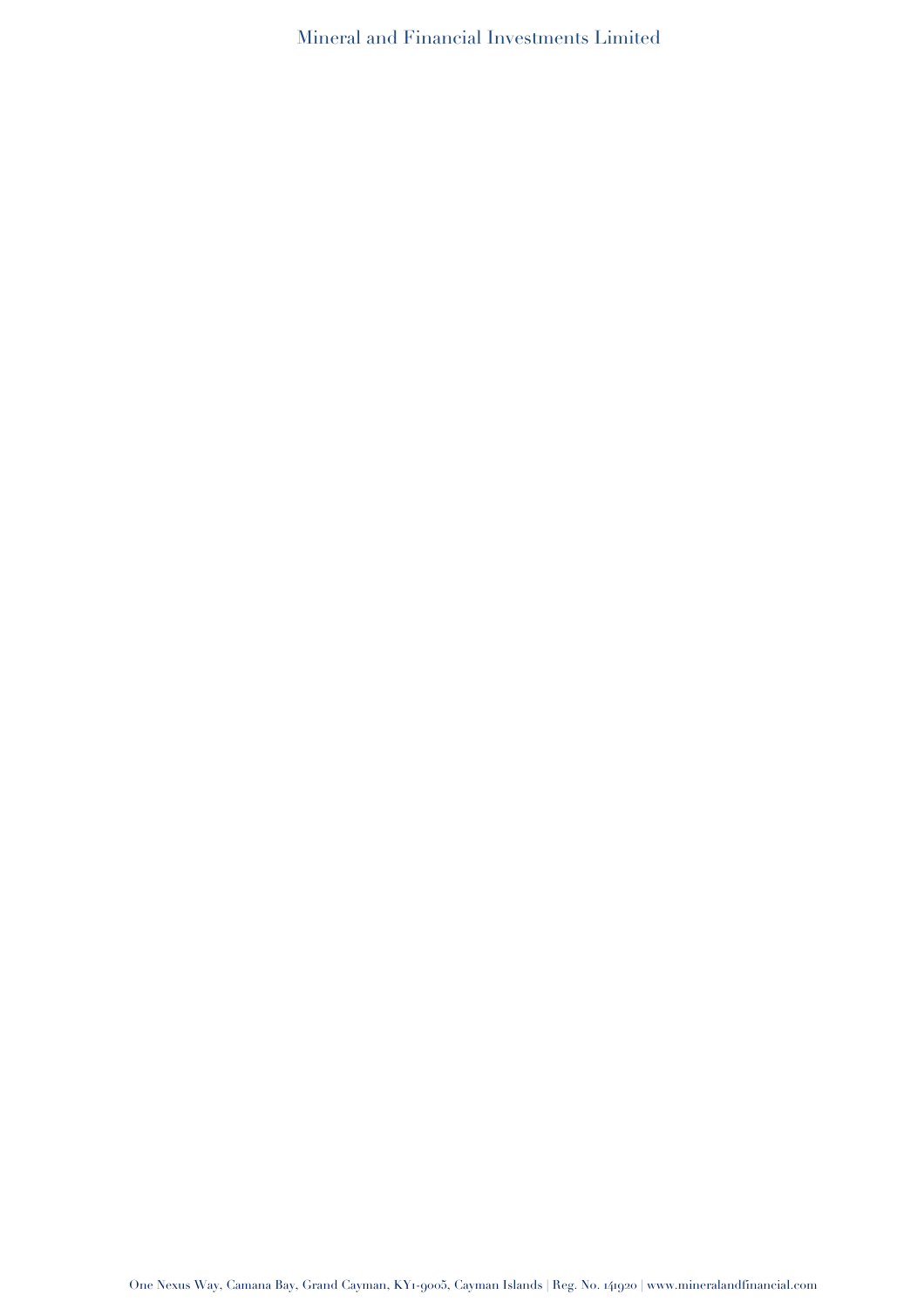# **Statement of comprehensive Income for the 6 months ended 31 December 2021**

|                                                                                  |      | <b>UNAUDITED</b>                   | <b>UNAUDITED</b>                   | <b>AUDITED</b>                  |
|----------------------------------------------------------------------------------|------|------------------------------------|------------------------------------|---------------------------------|
|                                                                                  |      | 6 months to<br>31 December<br>2021 | 6 months to<br>31 December<br>2020 | 12 months to<br>30 June<br>2021 |
|                                                                                  | Note | $\pounds 000$                      | $\pounds 000$                      | $\pounds 000$                   |
| Continuing operations:                                                           |      |                                    |                                    |                                 |
| Investment income                                                                |      | 50                                 | 2                                  | 96                              |
| Fee revenue                                                                      |      |                                    |                                    | 3                               |
| Net gains on investments                                                         |      | 233                                | 372                                | 1,263                           |
|                                                                                  |      |                                    |                                    |                                 |
| Total income                                                                     |      | 283                                | 374                                | 1,362                           |
| Operating expenses                                                               |      | (198)                              | (152)                              | (341)                           |
| Other gains and losses                                                           |      | 57                                 | (4)                                | (24)                            |
| Profit before taxation                                                           |      | 142                                | 218                                | 997                             |
|                                                                                  |      |                                    |                                    |                                 |
| Taxation expense                                                                 |      |                                    | (11)                               | (33)                            |
| Profit for the period attributable<br>to owners of the Company                   |      | 142                                | 207                                | 964                             |
|                                                                                  |      |                                    |                                    |                                 |
| Earnings per share attributable<br>to owners of the Company during<br>the period | 3    | pence                              | pence                              | pence                           |
| Basic:                                                                           |      | 0.4                                | 0.6                                | 2.7                             |
| Diluted:                                                                         |      | 0.4                                | 0.6                                | 2.7                             |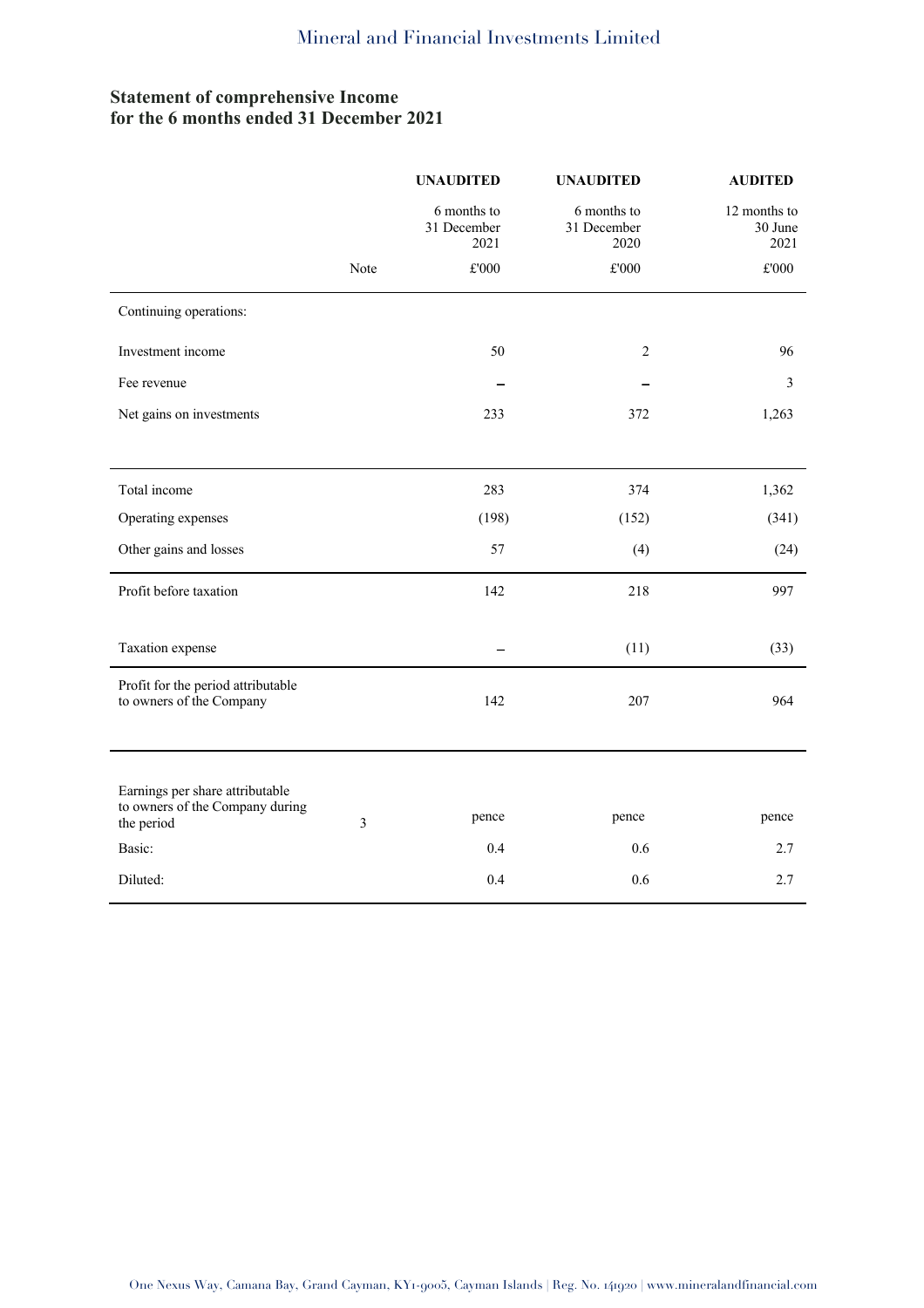## **Statement of Financial Position as at 31 December 2021**

|                                  | <b>UNAUDITED</b> | <b>UNAUDITED</b> | <b>AUDITED</b> |
|----------------------------------|------------------|------------------|----------------|
|                                  | 31 December      | 31 December      | 30 June        |
|                                  | 2021             | 2020             | 2021           |
|                                  | £'000            | £'000            | £'000          |
| <b>CURRENT ASSETS</b>            |                  |                  |                |
| Financial assets                 | 6,564            | 5,311            | 5,822          |
| Trade and other receivables      | 14               | 81               | 27             |
| Cash and cash equivalents        | 233              | 578              | 855            |
|                                  | 6,811            | 5,918            | 6,704          |
|                                  |                  |                  |                |
| <b>CURRENT LIABILITIES</b>       |                  |                  |                |
| Trade and other payables         | 128              | 156              | 163            |
| Convertible unsecured loan notes | $10\,$           | $10\,$           | $10\,$         |
|                                  | 138              | 166              | 173            |
| NET CURRENT ASSETS               | 6,683            | 5,752            | 6,531          |
| NON-CURRENT LIABILITIES          |                  |                  |                |
| Deferred tax provision           |                  |                  |                |
|                                  | (93)             | (71)             | (93)           |
|                                  |                  |                  |                |
| <b>NET ASSETS</b>                | 6,580            | 5,681            | 6,438          |
| <b>EQUITY</b>                    |                  |                  |                |
| Share capital                    |                  |                  | 3,096          |
| Share premium                    | 3,096<br>5,892   | 3,096<br>5,892   |                |
| Loan note equity reserve         | 6                | 6                | 5,892<br>6     |
| Share option reserve             | 23               | 23               | 23             |
| Other reserves                   | 15,736           | 15,736           | 15,736         |
| Retained earnings                | (18, 173)        | (19,072)         | (18, 315)      |
|                                  |                  |                  |                |
| <b>SHAREHOLDERS' EQUITY</b>      | 6,580            | 5,681            | 6,438          |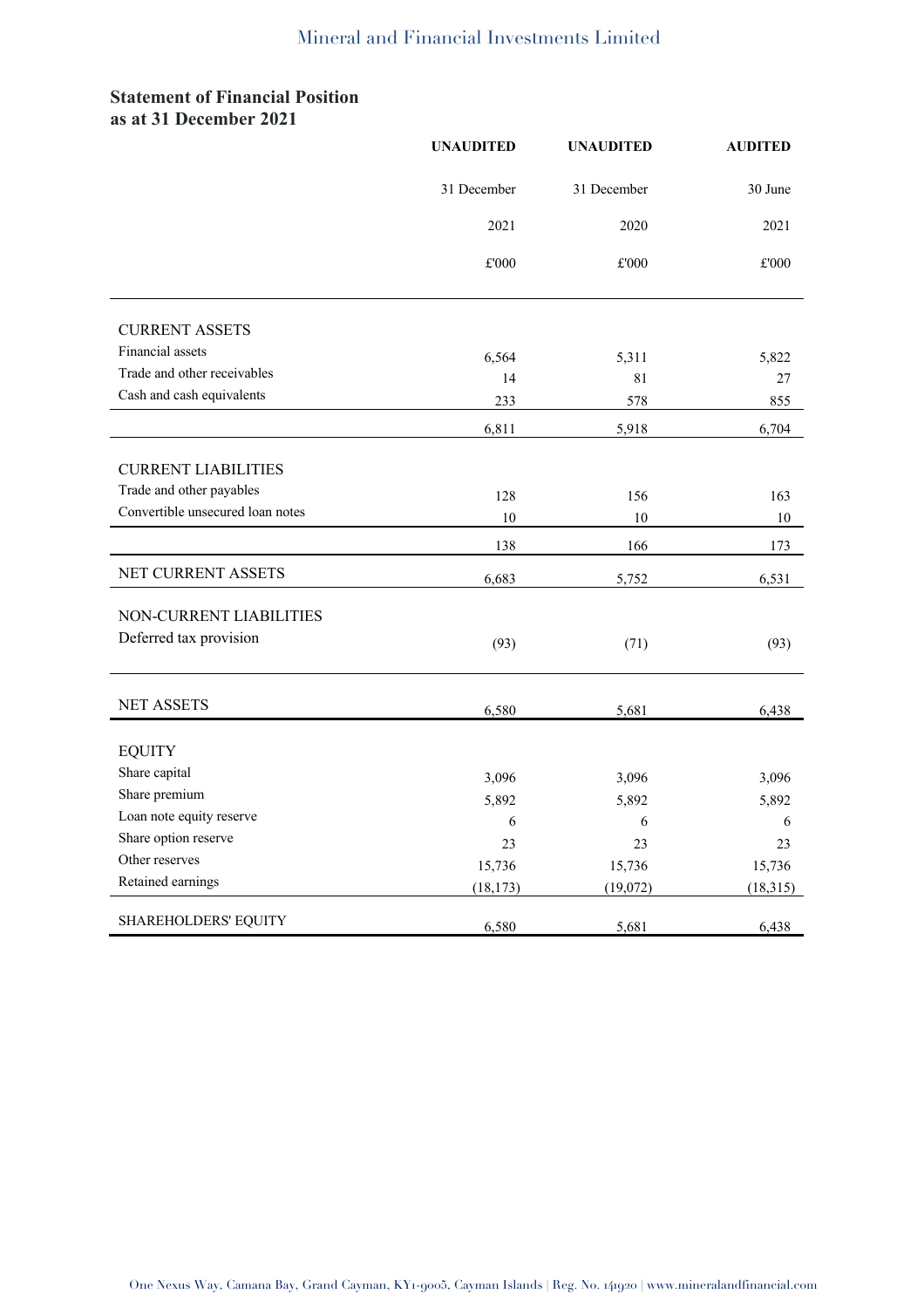# **Statement of Changes in equity**

# **for the 6 months ended 31 December 2021**

|                                                | Share<br>capital | Share<br>premium | reserve | Loan note Share option<br>reserve | Other<br>reserves | Accumulated<br>losses | Total<br>equity |
|------------------------------------------------|------------------|------------------|---------|-----------------------------------|-------------------|-----------------------|-----------------|
|                                                | £'000            | £'000            | £'000   | £'000                             | £'000             | £'000                 | £'000           |
| At 30 June 2020                                | 3,096            | 5,892            |         | 23                                | 15,736            | (19,279)              | 5,474           |
| Profit for the 6 months to<br>31 December 2020 |                  |                  |         |                                   |                   | 207                   | 207             |
| At 31 December 2020                            | 3.096            | 5,892            | 6       | 23                                | 15,736            | (19,072)              | 5,681           |
| Profit for the 6 months to<br>30 June 2021     |                  |                  |         |                                   |                   | 757                   | 757             |
| At 30 June 2021                                | 3,096            | 5,892            | 6       | 23                                | 15,736            | (18,315)              | 6,438           |
| Profit for the 6 months to<br>31 December 2021 |                  |                  |         |                                   |                   | 142                   | 142             |
| At 31 December 2021                            | 3,096            | 5,892            | 6       | 23                                | 15,736            | (18, 173)             | 6,580           |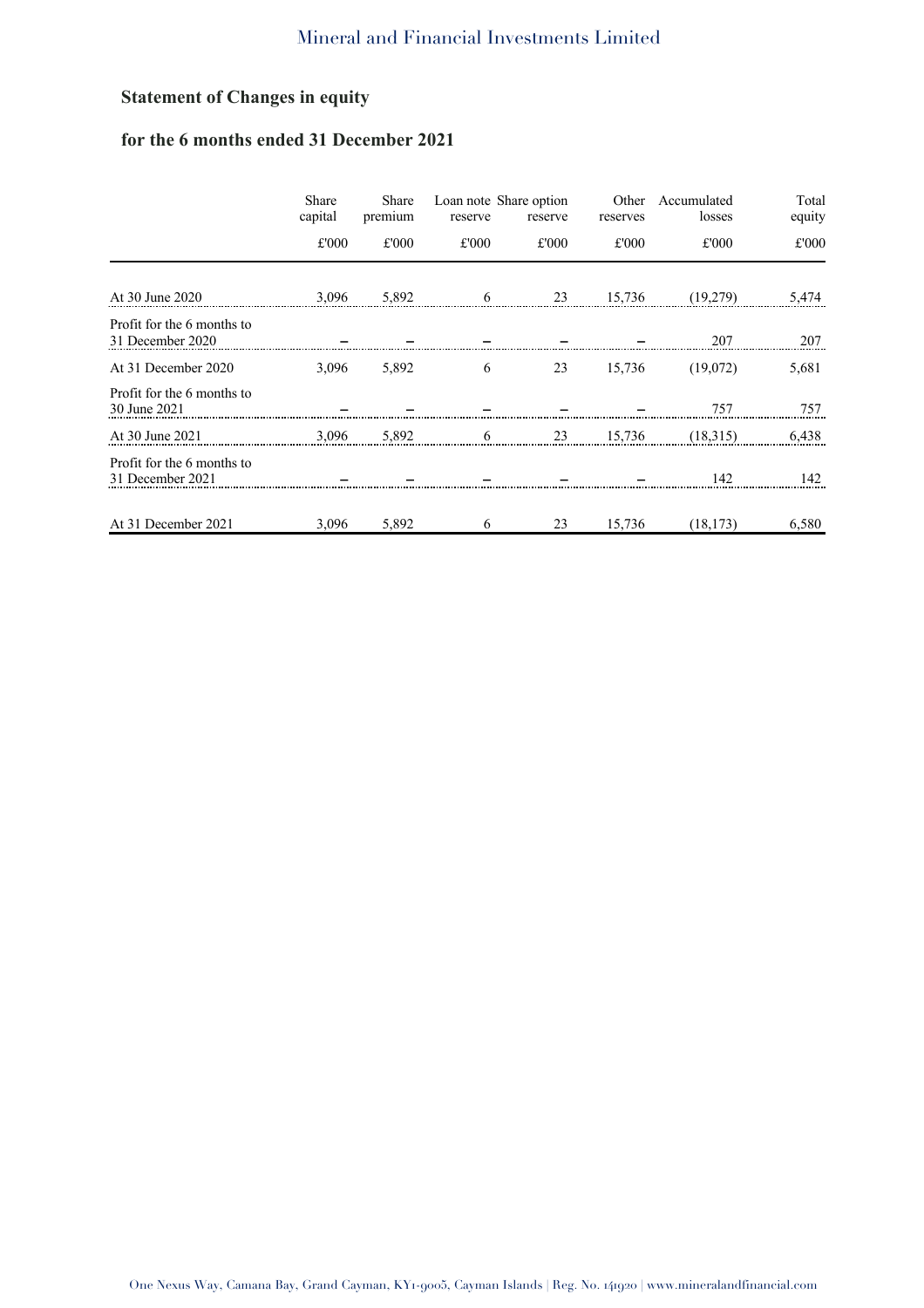# **Statement of Cash flows for the 6 months ended 31 December 2021**

|                                                         | <b>UNAUDITED</b>                   | <b>UNAUDITED</b>                   | <b>AUDITED</b>                  |
|---------------------------------------------------------|------------------------------------|------------------------------------|---------------------------------|
|                                                         | 6 months to<br>31 December<br>2021 | 6 months to<br>31 December<br>2020 | 12 months to<br>30 June<br>2021 |
|                                                         | $\pounds 000$                      | £'000                              | $\pounds 000$                   |
| OPERATING ACTIVITIES                                    |                                    |                                    |                                 |
| Profit/(loss) before taxation                           | 142                                | 218                                | 997                             |
| Adjustments for:                                        |                                    |                                    |                                 |
| Net gains on investments                                | (233)                              | (372)                              | (1,263)                         |
| Investment income                                       | (50)                               | (2)                                | (96)                            |
| Operating cashflow before working capital changes       | (141)                              | (156)                              | (362)                           |
| (Increase)/decrease in trade and other receivables      | 13                                 | 52                                 | 54                              |
| Increase/(decrease) in trade and other payables         | (35)                               | 29                                 | 36                              |
| Net cash outflow from operating activities              | (163)                              | (75)                               | (272)                           |
| <b>INVESTING ACTIVITIES</b>                             |                                    |                                    |                                 |
| Purchase of financial assets                            | (811)                              | (906)                              | (2,269)                         |
| Disposal of financial assets                            | 343                                | 1,282                              | 3,116                           |
| Investment income                                       | 9                                  | 2                                  | 5                               |
| Net cash (outflow)/inflow from investing activities     | (459)                              | 378                                | 852                             |
| Net (decrease)/increase in cash and cash<br>equivalents | (622)                              | 303                                | 580                             |
| Cash and cash equivalents at start of period            | 855                                | 275                                | 275                             |
| Cash and cash equivalents at end of period              | 233                                | 578                                | 855                             |